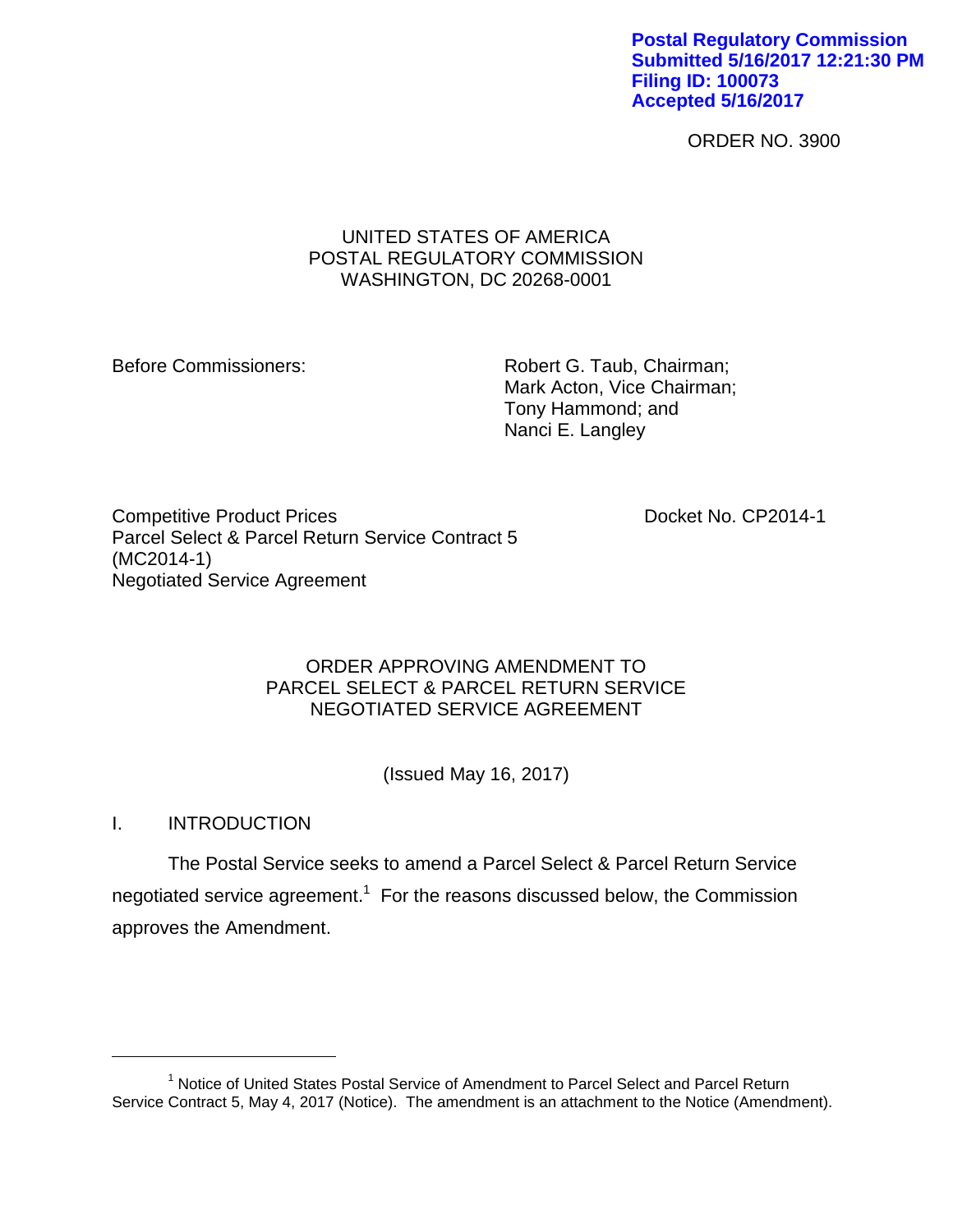In Order No. 1863, the Commission approved the Parcel Select & Parcel Return Service Contract 5 negotiated service agreement (Existing Agreement). $^2$  On May 4, 2017, the Postal Service filed notice that it has agreed to the Amendment to the Existing Agreement. *See* Notice. On May 5, 2017, the Commission issued a notice reopening this docket to consider the Amendment, appointing a Public Representative, and providing interested persons with an opportunity to comment.<sup>3</sup>

The Postal Service intends for the Amendment to become effective two business days after the date that the Commission completes its review of the Notice. Notice at 1. The Postal Service filed supporting financial documentation and a certified statement, as required by 39 C.F.R. § 3015.5. *Id.*

### II. COMMENTS

 $\overline{a}$ 

Comments were filed by the Public Representative. $4$  No other person submitted comments. The Public Representative reviewed the Amendment, the Existing Agreement, and the financial model filed under seal. PR Comments at 2. Based on that review, he concludes that the Existing Agreement, as amended, should continue to generate sufficient revenue to cover costs and satisfy 39 U.S.C. § 3633(a). *Id.* He further concludes that the Existing Agreement, as amended, should generate sufficient revenue to cover costs during the next year. *Id*.

<sup>2</sup> *See* Docket Nos. MC2014-1 and CP2014-1, Order Adding Parcel Select & Parcel Return Service Contract 5 to Competitive Product List, October 29, 2013 (Order No. 1863). The contract was later amended. *See* Order No. 2431, Order Approving Amendment to Parcel Select & Parcel Return Service Negotiated Service Agreement, April 8, 2015; Order No. 2813, Order Approving Amendment to Parcel Select & Parcel Return Service Negotiated Service Agreement, November 13, 2015; Order No. 3109, Order Approving Amendment to Parcel Select & Parcel Return Service Negotiated Service Agreement, February 29, 2016; Order No. 3497, Order Approving Modification of Attachment A to Parcel Select & Parcel Return Service Negotiated Service Agreement, September 6, 2016; Order No. 3554, Order Approving Amendment to Parcel Select & Parcel Return Service Negotiated Service Agreement, October 5, 2016; Order No. 3737, Order Approving Amendment to a Parcel Select & Parcel Return Service Negotiated Service Agreement, January 9, 2017.

<sup>3</sup> *See* Docket No. CP2014-1, *et al.*, Notice Initiating Docket(s) for Recent Postal Service Negotiated Service Agreement Filings, May 5, 2017.

<sup>&</sup>lt;sup>4</sup> Public Representative Comments on Postal Service Notice of Amendment to Parcel Select and Parcel Return Service Contract 5, May 12, 2017 (PR Comments).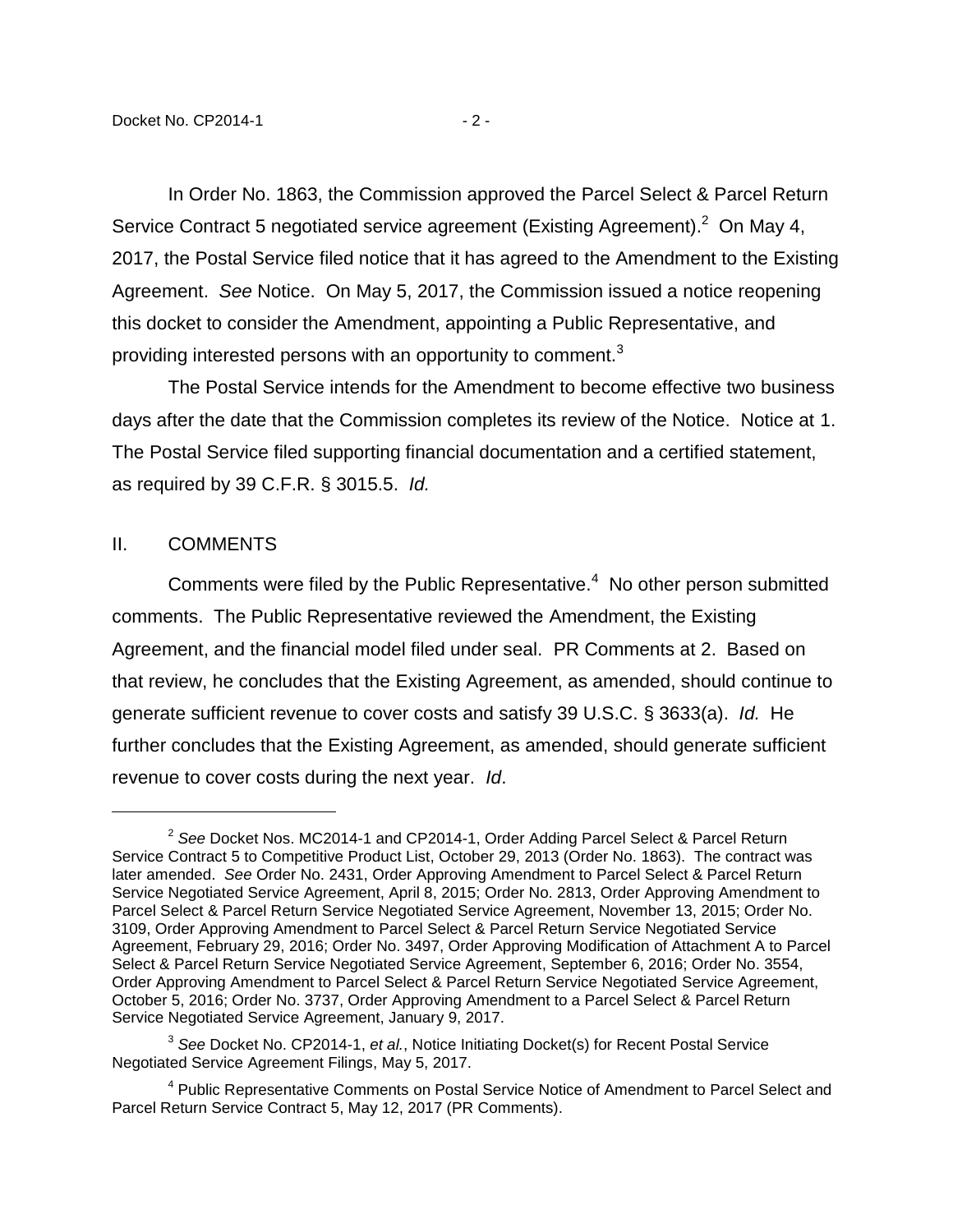#### III. COMMISSION ANALYSIS

The Commission has reviewed the Notice, the accompanying materials filed under seal, and the comments filed by the Public Representative.

*Cost considerations.* The Commission reviews competitive product prices to ensure that each product covers its attributable costs, does not cause market dominant products to subsidize competitive products, and contributes to the Postal Service's institutional costs. 39 U.S.C. § 3633(a); 39 C.F.R. §§ 3015.5 and 3015.7. As long as the revenue generated by the product exceeds its attributable costs, the product is unlikely to reduce the contribution of competitive products as a whole or to adversely affect the ability of competitive products as a whole to contribute an appropriate share of institutional costs. In other words, if a product covers its attributable costs, it is likely to comply with 39 U.S.C. § 3633(a).

The Amendment permits the customer to drop destination delivery unit (DDU) pallets and/or sacks to mutually-agreed-upon DDUs at the destination sectional center facility rates specified in the contract. Notice, Amendment at 1-2.

Based on a review of the record, the Commission finds that the Existing Agreement, as amended, should cover its attributable costs. 39 U.S.C. § 3633(a)(2). For this reason, it finds that the Existing Agreement, as amended, should not result in competitive products as a whole being subsidized by market dominant products, in accordance with 39 U.S.C. § 3633(a)(1). Similarly, it finds the Existing Agreement, as amended, is unlikely to prevent competitive products as a whole from contributing an appropriate share of institutional costs, consistent with 39 U.S.C. § 3633(a)(3). *See also* 39 C.F.R. § 3015.7(c). Accordingly, a preliminary review of the Amendment indicates it is consistent with section 3633(a). The annual rate adjustment provision in section I.J of the Existing Agreement should allow revenue to cover costs for the